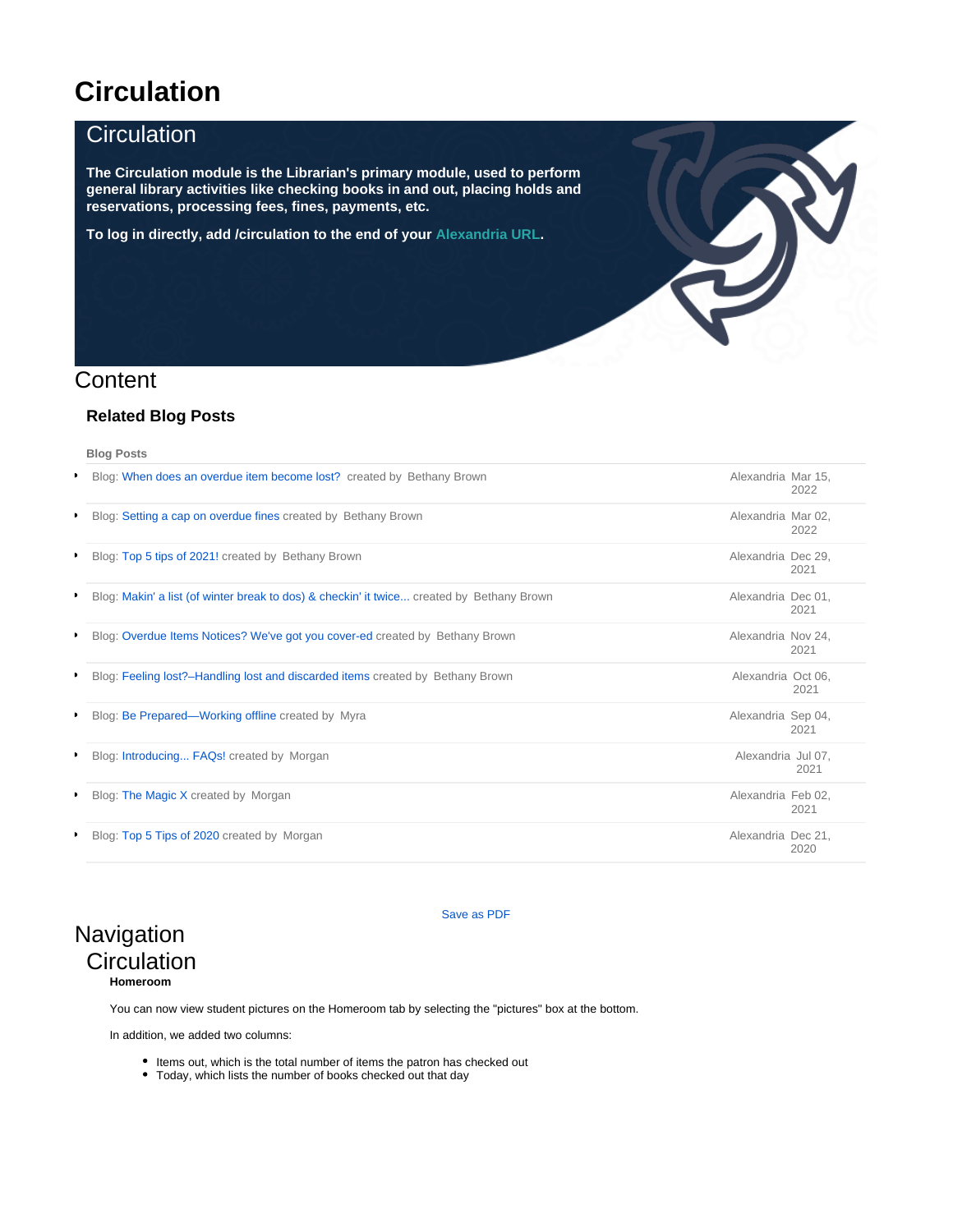| Circulation                     |                          |                                         |                            |                 |                  |                 | <b>卷 Actions</b> |
|---------------------------------|--------------------------|-----------------------------------------|----------------------------|-----------------|------------------|-----------------|------------------|
| Check Out (.)                   | $\overline{\phantom{a}}$ | Enter a command or barcode              |                            |                 |                  |                 |                  |
| No current patron               |                          |                                         |                            | No current item |                  |                 |                  |
|                                 |                          | <b>DETAILS</b>                          | <b>LOOKUP</b><br><b>AN</b> |                 | COPY LIST STATS  | <b>LOOKUP</b>   | $\mathbf{r}$     |
| <b>Circulation (TL)</b>         | Items out (QE)           | Holds (HH)                              | Reservations               | Charges (F)     | Command help (?) |                 |                  |
| Transaction log                 | Homeroom (HW)            |                                         |                            |                 |                  |                 |                  |
| Filter                          | $\alpha$                 | Barcode <sup><math>\hat{=}</math></sup> | Last Name $\hat{=}$        |                 | Items Out #      | Today $\hat{=}$ |                  |
| <b>ARTMAN</b>                   |                          | 2019                                    | Carlson, Jordan            |                 | $\mathbf{1}$     | $\mathbf{1}$    |                  |
|                                 |                          | 2070                                    | Combs, Kathy               |                 | $\circ$          | $\circ$         |                  |
| <b>BOYLE</b><br><b>GRIFFITH</b> |                          |                                         |                            |                 |                  |                 |                  |
| <b>HESTER</b><br><b>JONES</b>   |                          | 2012                                    | Copeland, Colby            |                 | $\overline{2}$   | $\mathbf{1}$    |                  |

#### **Items Out**

The **Items Out** tab now includes the date the item was checked out.

| Circulation (TL) | Items out (QE)  | Holds (HH)                                                               | Reservations        | Charges (F)           |                   | Command help (?)   |                |                     |
|------------------|-----------------|--------------------------------------------------------------------------|---------------------|-----------------------|-------------------|--------------------|----------------|---------------------|
| Copy barcode     | Title $\hat{=}$ |                                                                          |                     | Checked out $\hat{=}$ | Renewed $\hat{=}$ | Due date $\hat{=}$ | Site $\hat{=}$ | Fine $\hat{=}$      |
| 20365            |                 | Lives of the athletes : thrills, spills (and what the neighbors thought) |                     | Mar 15, 2022          | $\mathbf 0$       | Mar 10, 2022       | <b>AMS</b>     | \$0.50              |
|                  |                 |                                                                          |                     |                       |                   |                    |                |                     |
|                  |                 |                                                                          |                     |                       |                   |                    |                |                     |
|                  |                 |                                                                          |                     |                       |                   |                    |                |                     |
|                  |                 |                                                                          |                     |                       |                   |                    |                |                     |
|                  |                 |                                                                          |                     |                       |                   |                    |                |                     |
|                  |                 |                                                                          |                     |                       |                   |                    |                |                     |
|                  |                 |                                                                          |                     |                       |                   |                    |                |                     |
|                  |                 |                                                                          | <b>SET DUE DATE</b> |                       | <b>RENEW</b>      | <b>RENEW ALL</b>   |                | <b>DECLARE LOST</b> |

#### **Columns**

Information in the tabs like **Charges** have been broken up into columns to make them easier to read.

| Circulation (TL)    | Items out (QE) | Holds (HH)                           | Reservations | Charges (F)           | Command help (?)                                                               |                      |
|---------------------|----------------|--------------------------------------|--------------|-----------------------|--------------------------------------------------------------------------------|----------------------|
| Charges             | Payments (FF)  |                                      |              |                       |                                                                                |                      |
| Date $\hat{=}$      | Type           | Balance due (Amount - Paid Forgiven) |              | Charge note $\hat{=}$ |                                                                                |                      |
| 03/15/2022 12:00 AM | Overdue        | \$0.50 (\$0.50 - \$0.00)             |              |                       | 20365 Lives of the athletes : thrills, spills (and what the neighbors thought) |                      |
|                     |                |                                      |              |                       |                                                                                |                      |
|                     |                |                                      |              |                       |                                                                                |                      |
|                     |                |                                      |              |                       |                                                                                |                      |
|                     |                |                                      |              |                       |                                                                                |                      |
|                     |                |                                      |              |                       |                                                                                |                      |
|                     |                |                                      |              |                       |                                                                                |                      |
|                     |                | <b>CHARGE</b>                        |              | <b>MAKE PAYMENT</b>   | <b>FORGIVE CHARGE</b>                                                          | <b>PRINT CHARGES</b> |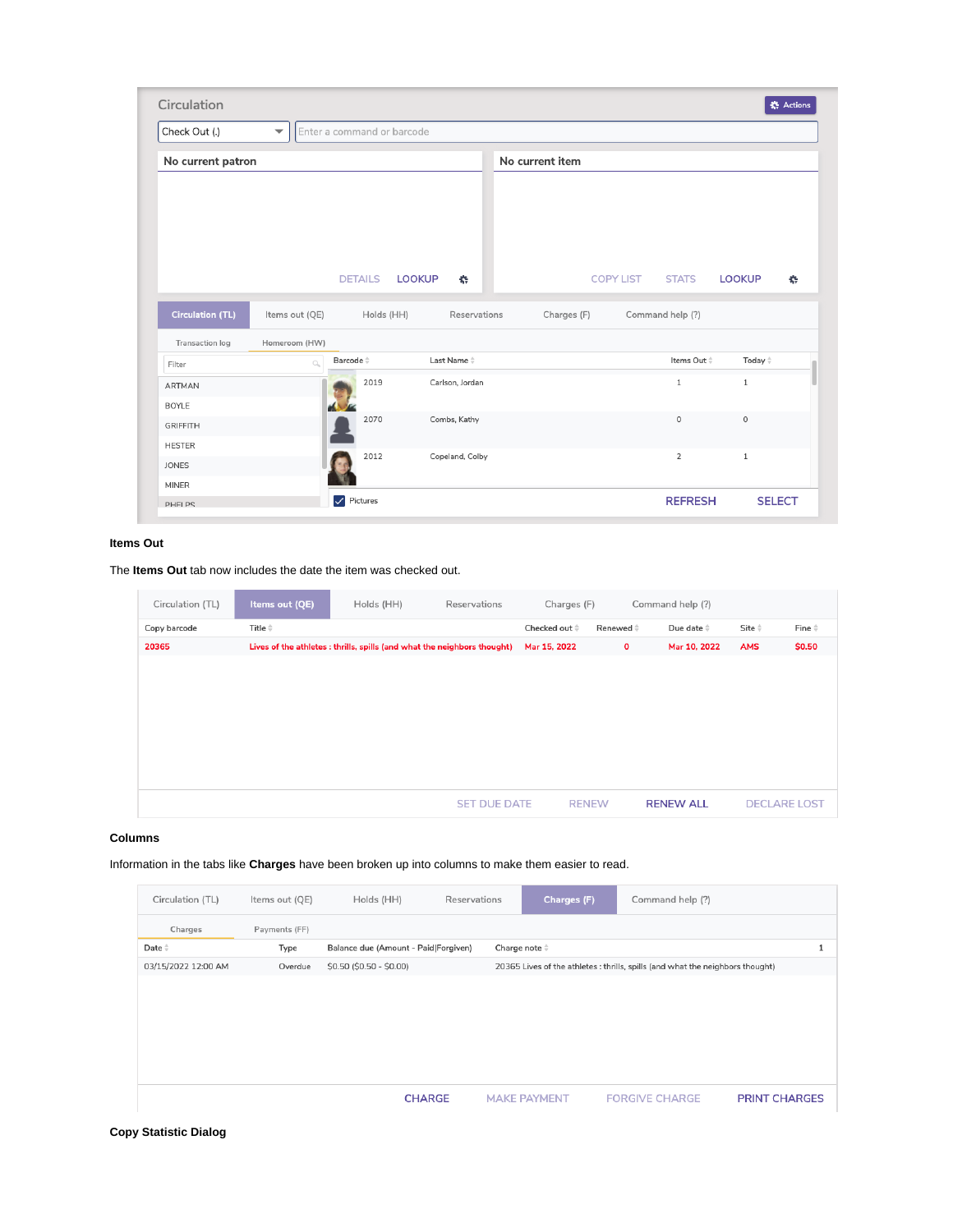The copy statistics dialogs in Circulation and Items were combined.

See our [Alexandria Makeover](http://support.companioncorp.com/display/ALEX/Alexandria+Makeover) page for more information about the changes and improvements!

# **Navigation**

The **Circulation** module includes a few important and distinct areas:

- Circulation controls on top, which includes the Actions menu, Command Line, [Message Center,](http://support.companioncorp.com/display/ALEX/Message+Center) and more.
- Current Patron and Current Item panes in the middle
- and the [Circulation tabs](http://support.companioncorp.com/display/ALEX/Circulation+Tabs) at the bottom.

|                                                                                                                                                                                                                                                                                                                                                               |                                                                                                   | Hi, Demo<br>圓<br><b>Adams Middle School</b>       | $\circled{3}$    |
|---------------------------------------------------------------------------------------------------------------------------------------------------------------------------------------------------------------------------------------------------------------------------------------------------------------------------------------------------------------|---------------------------------------------------------------------------------------------------|---------------------------------------------------|------------------|
| Circulation                                                                                                                                                                                                                                                                                                                                                   |                                                                                                   |                                                   | <b>卷 Actions</b> |
| Check Out (.)                                                                                                                                                                                                                                                                                                                                                 | Enter a command or barcode<br>$\overline{\phantom{a}}$                                            |                                                   |                  |
| 8≡ Darla Anderson                                                                                                                                                                                                                                                                                                                                             |                                                                                                   | No current item                                   |                  |
| 1001<br>Jones / Dibb<br>No Items Checked Out<br>Credit \$0.00                                                                                                                                                                                                                                                                                                 | <b>High Student</b><br>Grade: 11<br>Lexile Score: 1334 + SAT<br>Reading Level: 10.9<br><b>WHS</b> |                                                   |                  |
|                                                                                                                                                                                                                                                                                                                                                               | <b>LOOKUP</b><br><b>DETAILS</b><br>K.                                                             | <b>STATS</b><br><b>COPY LIST</b><br><b>LOOKUP</b> | K.               |
| <b>Circulation (TL)</b>                                                                                                                                                                                                                                                                                                                                       | Items out (QE)<br>Holds (HH)                                                                      | Reservations<br>Charges (F)<br>Command help (?)   |                  |
| Transaction log                                                                                                                                                                                                                                                                                                                                               | Homeroom (HW)                                                                                     |                                                   |                  |
| Đ.<br>Patron                                                                                                                                                                                                                                                                                                                                                  | 1001 Anderson, Darla                                                                              | 06/23/2022 10:52 AM                               |                  |
| $\begin{picture}(40,40) \put(0,0){\line(1,0){15}} \put(10,0){\line(1,0){15}} \put(10,0){\line(1,0){15}} \put(10,0){\line(1,0){15}} \put(10,0){\line(1,0){15}} \put(10,0){\line(1,0){15}} \put(10,0){\line(1,0){15}} \put(10,0){\line(1,0){15}} \put(10,0){\line(1,0){15}} \put(10,0){\line(1,0){15}} \put(10,0){\line(1,0){15}} \put(10,0){\line(1$<br>Log In | 11 Demo Demo                                                                                      | 06/23/2022 10:51 am                               |                  |

## **Navigation**

The **Circulation** module includes a few important and distinct areas:

- Circulation controls on top, which includes the Actions menu, Command Line, [Message Center,](http://support.companioncorp.com/display/ALEX/Message+Center) and more.
- Current Patron and Current Item panes in the middle
- and the [Circulation tabs](http://support.companioncorp.com/display/ALEX/Circulation+Tabs) at the bottom.

In the [7.19.10 release,](http://support.companioncorp.com/display/ALEX/7.19.10+Release+Notes) the Renewals subtab was moved to be a main tab and renamed Items out. Also, the History subtab (under the Δ Charges tab) was renamed Payments.

Hover over or click on the items on the image below for more information.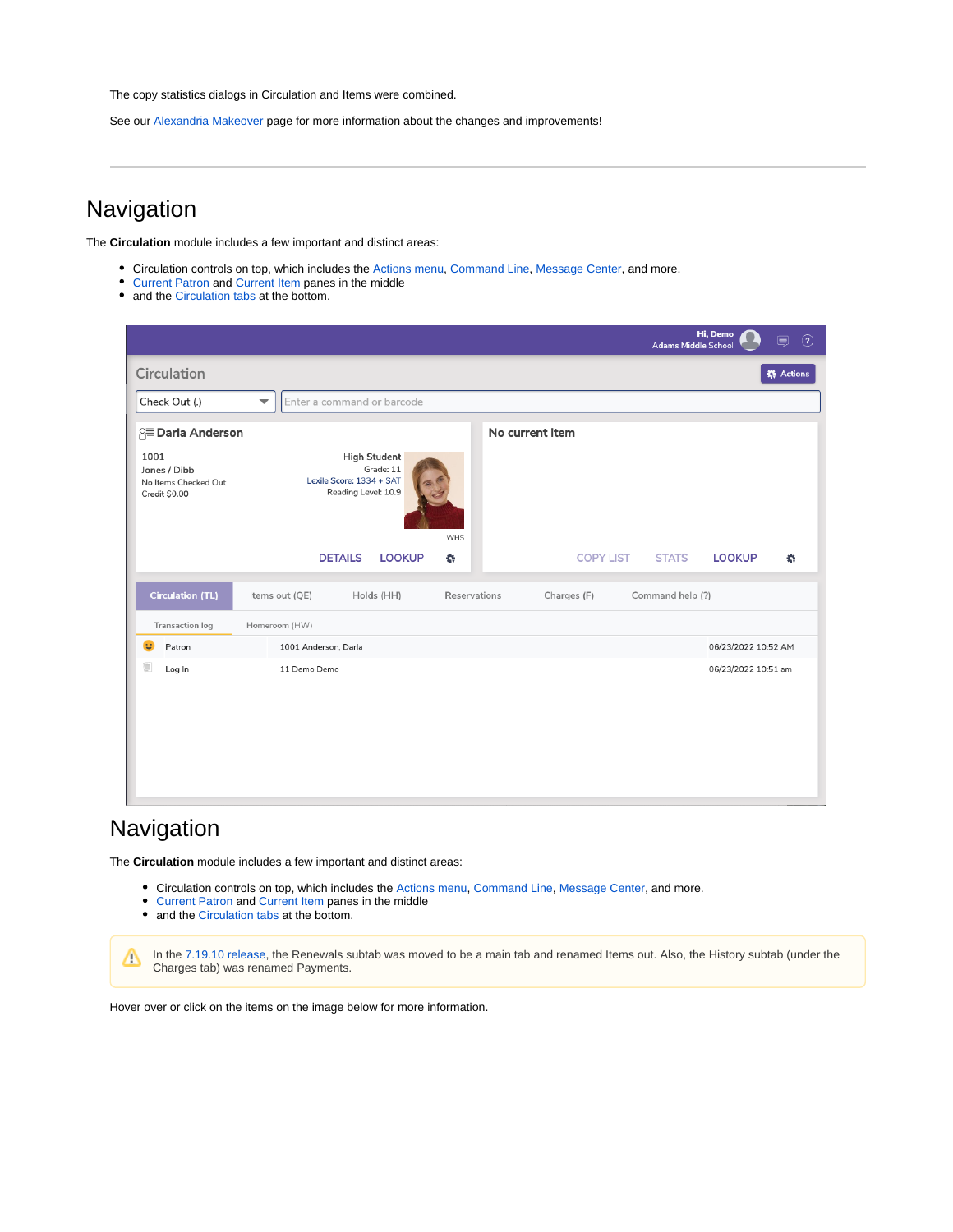|             | 杂<br>Check Out (.)<br>$\blacktriangledown$<br>Enter a Command or Barcode | e  <br>❸                                          |
|-------------|--------------------------------------------------------------------------|---------------------------------------------------|
| Circulation | <b>No Current Patron</b>                                                 | <b>No Current Item</b>                            |
|             |                                                                          |                                                   |
| Items       |                                                                          |                                                   |
| e           |                                                                          |                                                   |
| Patrons     |                                                                          |                                                   |
| -8-8        | <b>Details</b><br><b>Notes</b><br>Lookup<br>桊                            | <b>Details</b><br>Lookup<br>术<br>Copy Stats Notes |
| Tools       | <b>Circulation</b> Command Help<br><b>Holds</b><br><b>Reservations</b>   | Charges<br><b>Special</b><br>Support              |
|             | <b>Transaction Log</b><br><b>Renewals</b><br><b>Homeroom</b>             |                                                   |
| Researcher  |                                                                          |                                                   |
|             |                                                                          |                                                   |
|             |                                                                          |                                                   |
|             |                                                                          |                                                   |
|             |                                                                          |                                                   |
|             |                                                                          |                                                   |
|             |                                                                          |                                                   |
|             |                                                                          |                                                   |
|             | demo, demo, COMP - COMPanion Demonstration Library                       |                                                   |

- [Circulation Management](http://support.companioncorp.com/display/ALEX/Circulation+Management)
- [Circulation Tabs](http://support.companioncorp.com/display/ALEX/Circulation+Tabs)
- [Advanced Bookings](http://support.companioncorp.com/display/ALEX/Advanced+Bookings)
- [Circulation Holds](http://support.companioncorp.com/display/ALEX/Best+Practices+for+Holds)
- [Circulation Groups](http://support.companioncorp.com/display/ALEX/Circulation++Groups)
- [Circulation Preferences](http://support.companioncorp.com/display/ALEX/Circulation++Preferences)
- [System Patrons](http://support.companioncorp.com/display/ALEX/System+Patrons)
- [Transaction Scripts](http://support.companioncorp.com/display/ALEX/Transaction+Scripts)